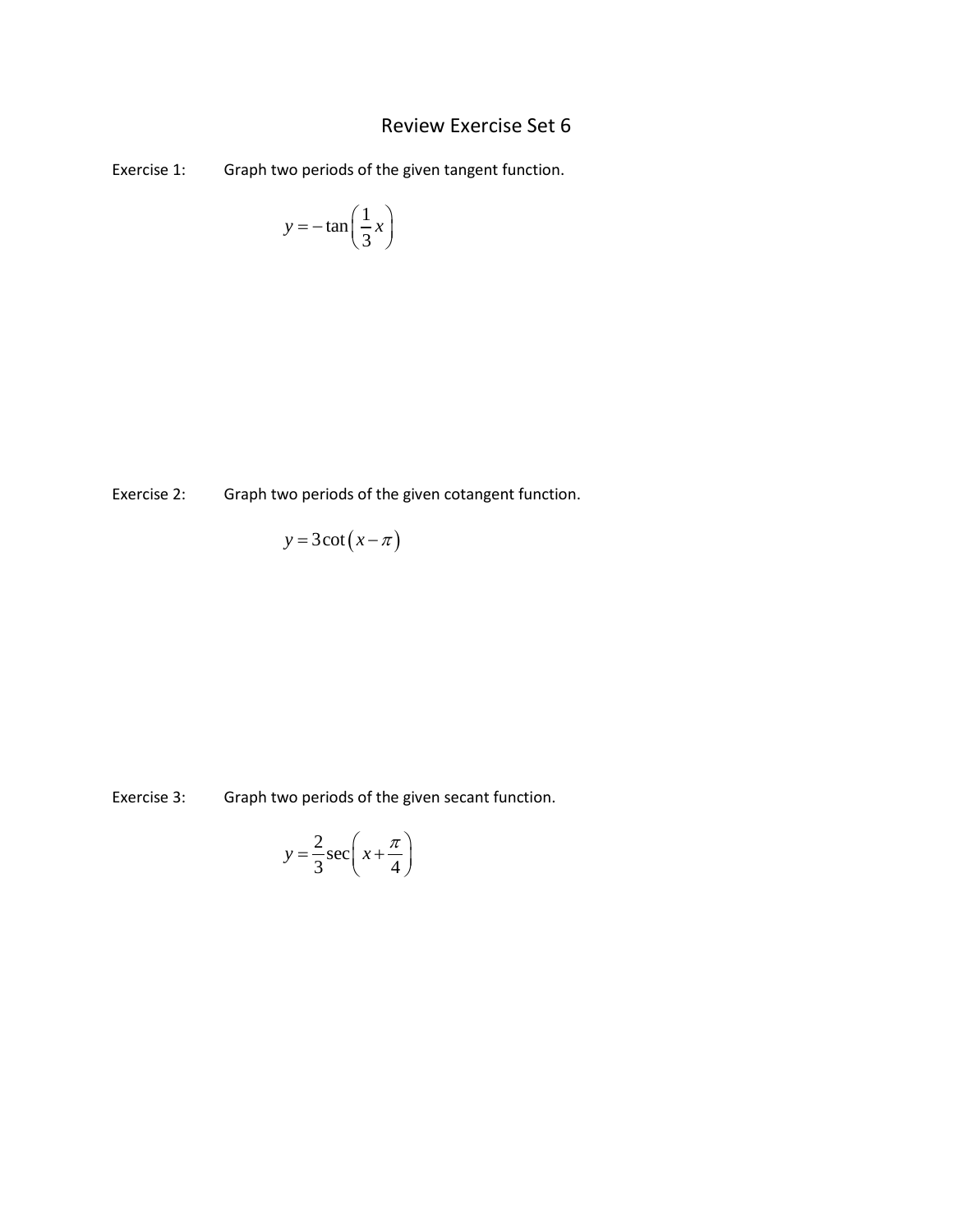Exercise 4: Graph two periods of the given cosecant function.

 $y = -2 \csc (3x - \pi)$ 

Exercise 5: Graph the given trigonometric function over two complete periods.

$$
y = \frac{5}{4}\sec\left(x + \frac{\pi}{2}\right) - 3
$$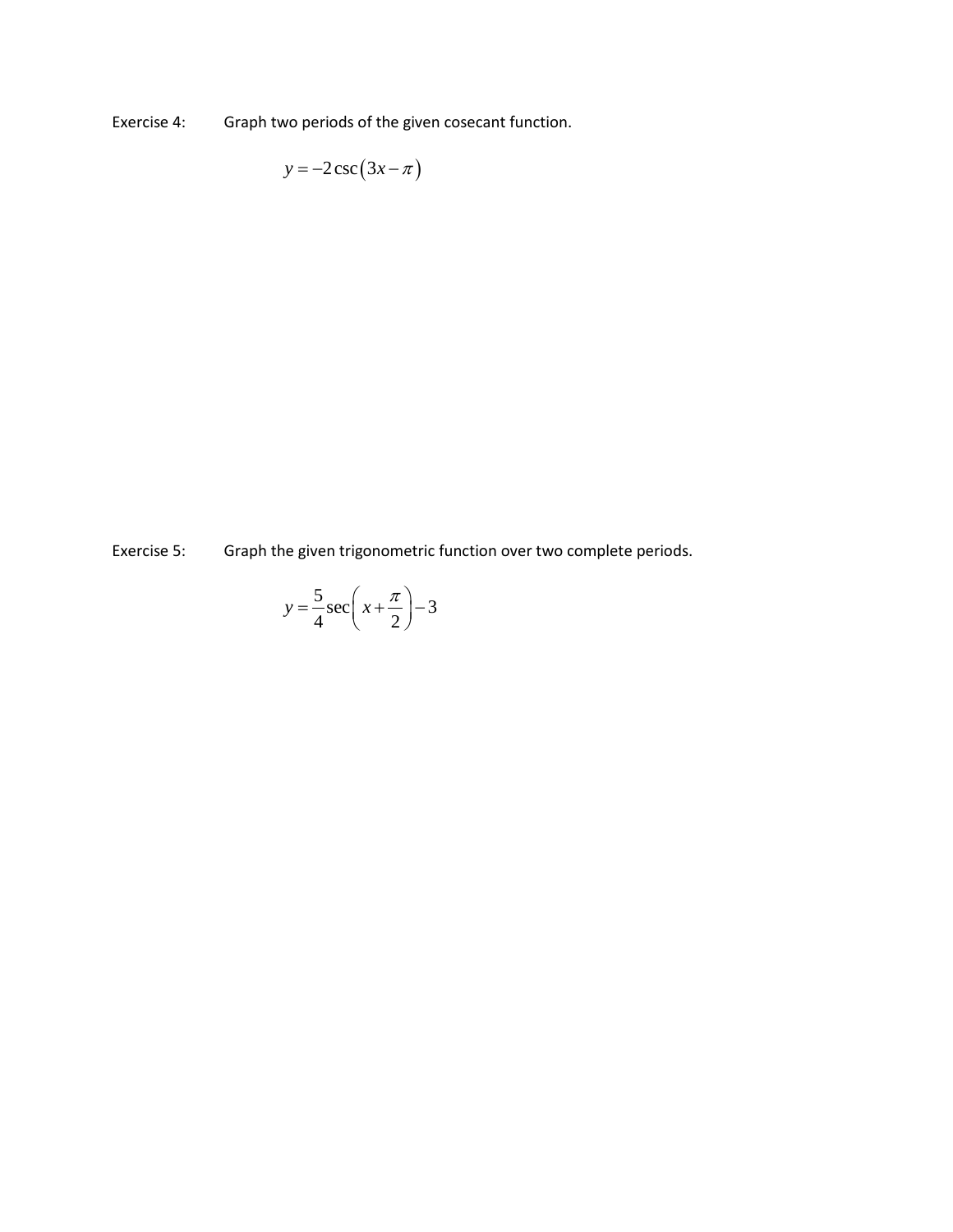#### Review Exercise Set 6 Answer Key

Exercise 1: Find the period of the tangent function and then graph it over two periods.

$$
y = -\tan\left(\frac{1}{3}x\right)
$$

Find the period

$$
period = \frac{\pi}{B} = \frac{\pi}{\frac{1}{3}} = \pi \times 3 = 3\pi
$$

Find the asymptotes at the beginning and end of the first period

$$
-\frac{\pi}{2} < \frac{1}{3}x < \frac{\pi}{2}
$$
\n
$$
-\frac{3\pi}{2} < x < \frac{3\pi}{2}
$$

Find the asymptote at the end of the second period

= last asymptote + period

$$
\frac{3\pi}{2} + 3\pi = \frac{3\pi}{2} + \frac{6\pi}{2} = \frac{9\pi}{2}
$$

Find the x-intercepts in both periods

$$
x = \frac{-\frac{3\pi}{2} + \frac{3\pi}{2}}{2} = \frac{0}{2} = 0
$$
  
1st x-intercept = (0, 0)

$$
x = 1st x-intercept + period
$$
  

$$
x = 0 + 3\pi = 3\pi
$$
  
2nd x-intercept = (3π, 0)

Find points that are  $\frac{1}{1}$ 4 and  $\frac{3}{7}$ 4 of the way between the asymptotes

> Since the coefficient of the tangent function is negative, the  $\frac{1}{1}$ 4 point will have a positive y-value and the  $\frac{3}{4}$ 4 point will have a negative y-value.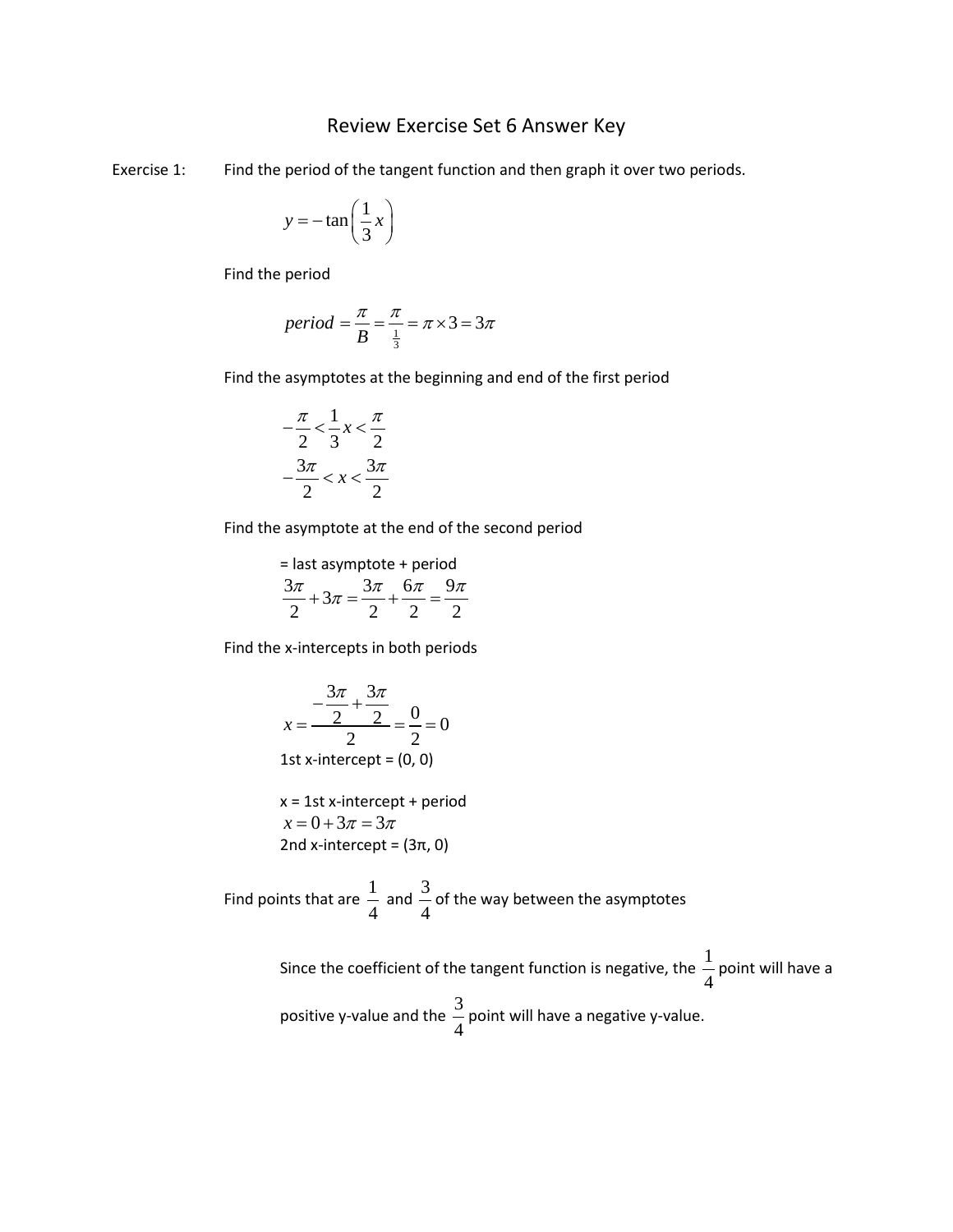Exercise 1 (Continued):

#### 1st period

| One-quarter point                                    | Three-quarter point                              |
|------------------------------------------------------|--------------------------------------------------|
| $x=-\frac{3\pi}{2}+\frac{1}{4}(3\pi)$                | $x=-\frac{3\pi}{2}+\frac{3}{4}(3\pi)$            |
| $-\frac{6\pi}{4} + \frac{3\pi}{4} = -\frac{3\pi}{4}$ | $=-\frac{6\pi}{4}+\frac{9\pi}{4}=\frac{3\pi}{4}$ |
| $(x,A) = \left(-\frac{3\pi}{4},1\right)$             | $(x,A) = \left(\frac{3\pi}{4},-1\right)$         |

2nd period



Graph the function

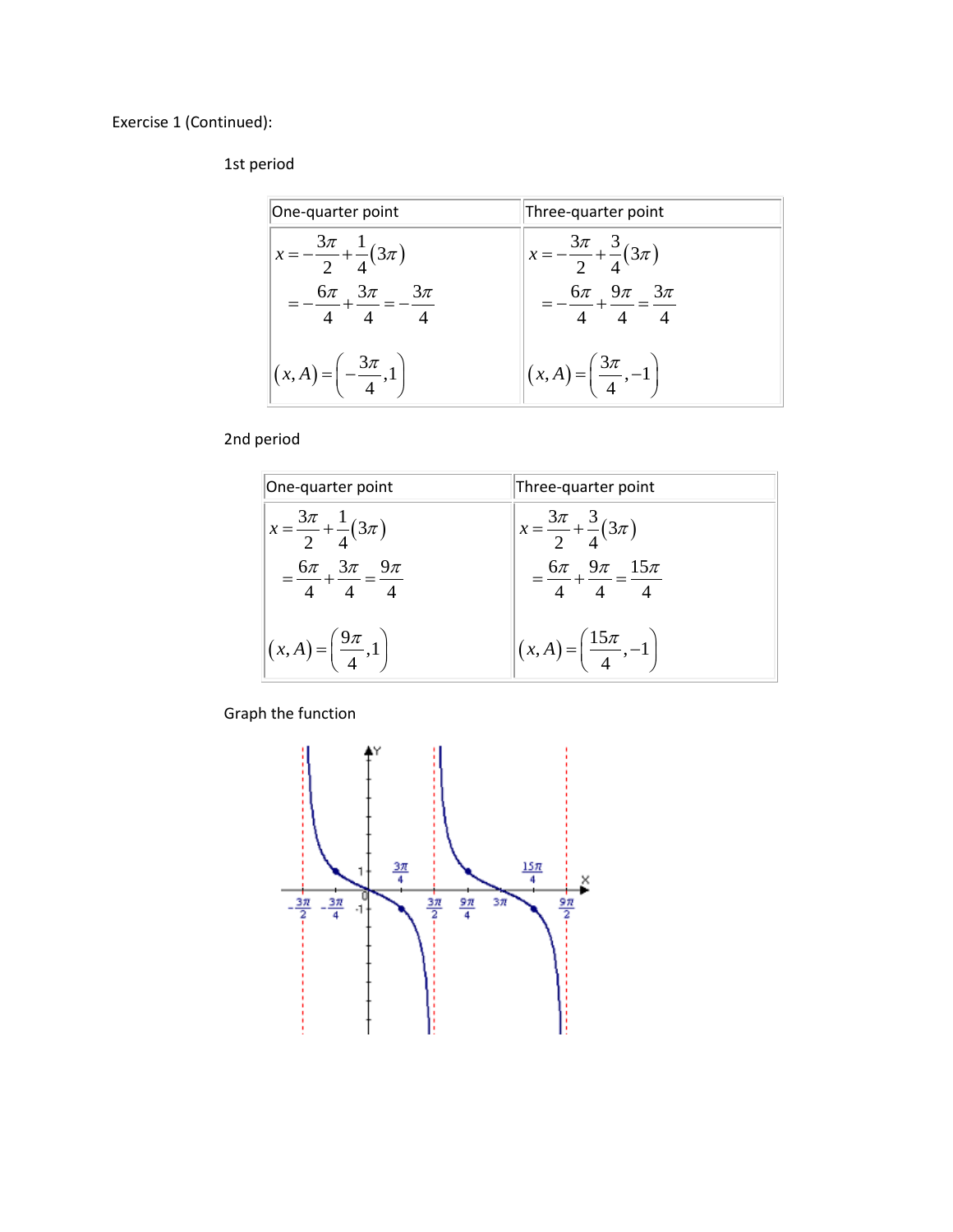Exercise 2: Graph two periods of the given cotangent function.

$$
y = 3 \cot(x - \pi)
$$

Find the period

$$
period = \frac{\pi}{B} = \frac{\pi}{1} = \pi
$$

Find the asymptotes at the beginning and end of the first period

 $0 < x - \pi < \pi$  $\pi < x < 2\pi$ 

Find the asymptote at the end of the second period

= last asymptote + period  $= 2π + π$  $= 3\pi$ 

Find the x-intercepts in both periods

$$
x = \frac{\pi + 2\pi}{2} = \frac{3\pi}{2}
$$
  
1st x-intercept =  $\left(\frac{3\pi}{2}, 0\right)$ 

x = 1st x-intercept + period  
\n
$$
x = \frac{3\pi}{2} + \pi = \frac{3\pi}{2} + \frac{2\pi}{2} = \frac{5\pi}{2}
$$
\n2nd x-intercept =  $\left(\frac{5\pi}{2}, 0\right)$ 

Find points that are  $\frac{1}{4}$ 4 and  $\frac{3}{4}$ 4 of the way between the asymptotes

> Since the coefficient of the cotangent function is positive, the  $\frac{1}{1}$ 4 point will have a positive y-value and the  $\frac{3}{4}$ 4 point will have a negative y-value.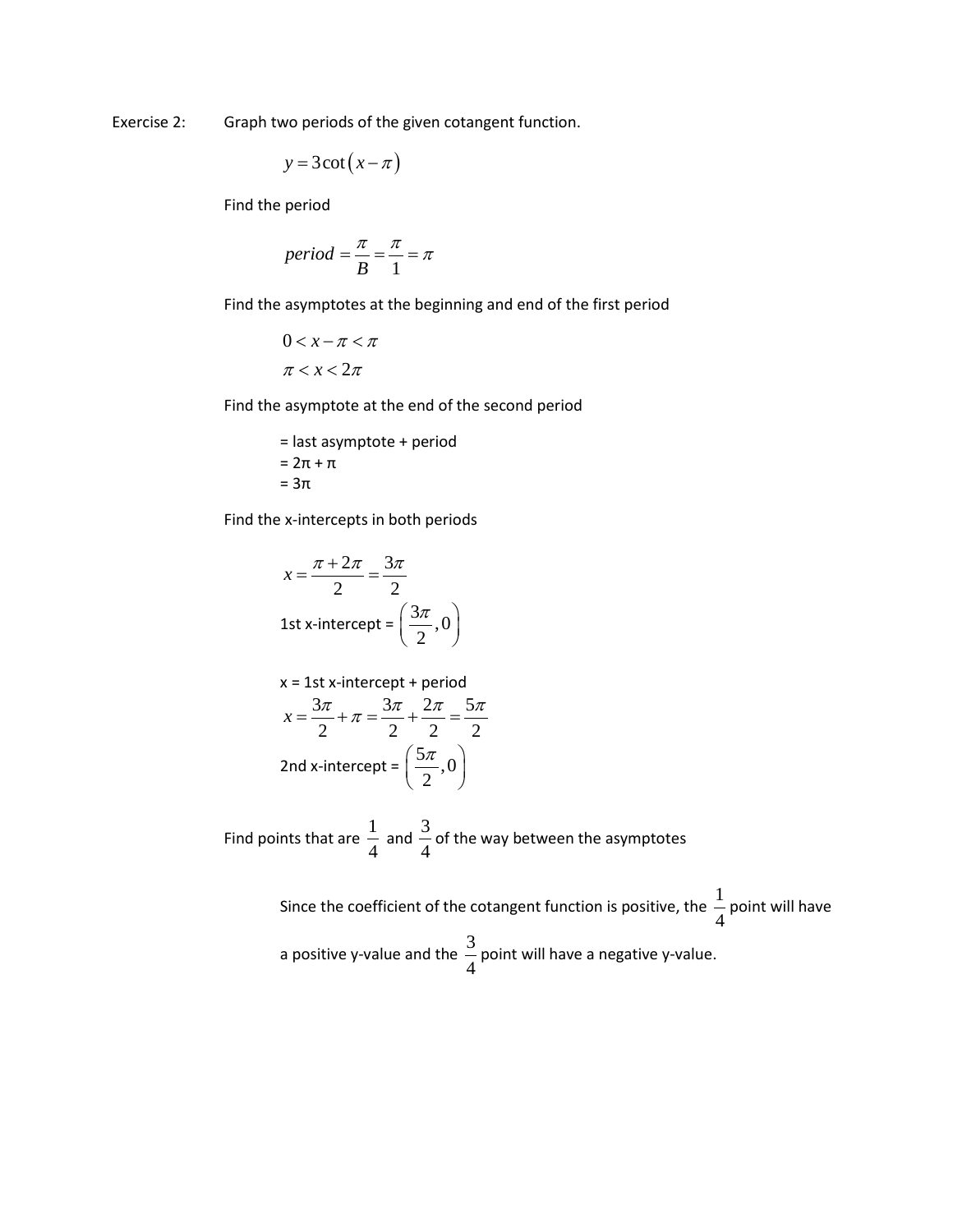Exercise 2 (Continued):

## 1st period

| One-quarter point                                  | Three-quarter point                             |
|----------------------------------------------------|-------------------------------------------------|
| $x = \pi + \frac{1}{4}(\pi)$                       | $x = \pi + \frac{3}{4}(\pi)$                    |
| $=\frac{4\pi}{4} + \frac{\pi}{4} = \frac{5\pi}{4}$ | $=\frac{4\pi}{4}+\frac{3\pi}{4}=\frac{7\pi}{4}$ |
| $(x,A) = \left(\frac{5\pi}{4},3\right)$            | $(x,A) = \left(\frac{7\pi}{4}, -3\right)$       |

2nd period

| One-quarter point                              | Three-quarter point                              |
|------------------------------------------------|--------------------------------------------------|
| $x = 2\pi + \frac{1}{4}(\pi)$                  | $x = 2\pi + \frac{3}{4}(\pi)$                    |
| $=\frac{8\pi}{4}+\frac{\pi}{4}=\frac{9\pi}{4}$ | $=\frac{8\pi}{4}+\frac{3\pi}{4}=\frac{11\pi}{4}$ |
| $ (x,A) = \left(\frac{9\pi}{4},3\right) $      | $(x,A) = \left(\frac{11\pi}{4}, -3\right)$       |

Graph the function

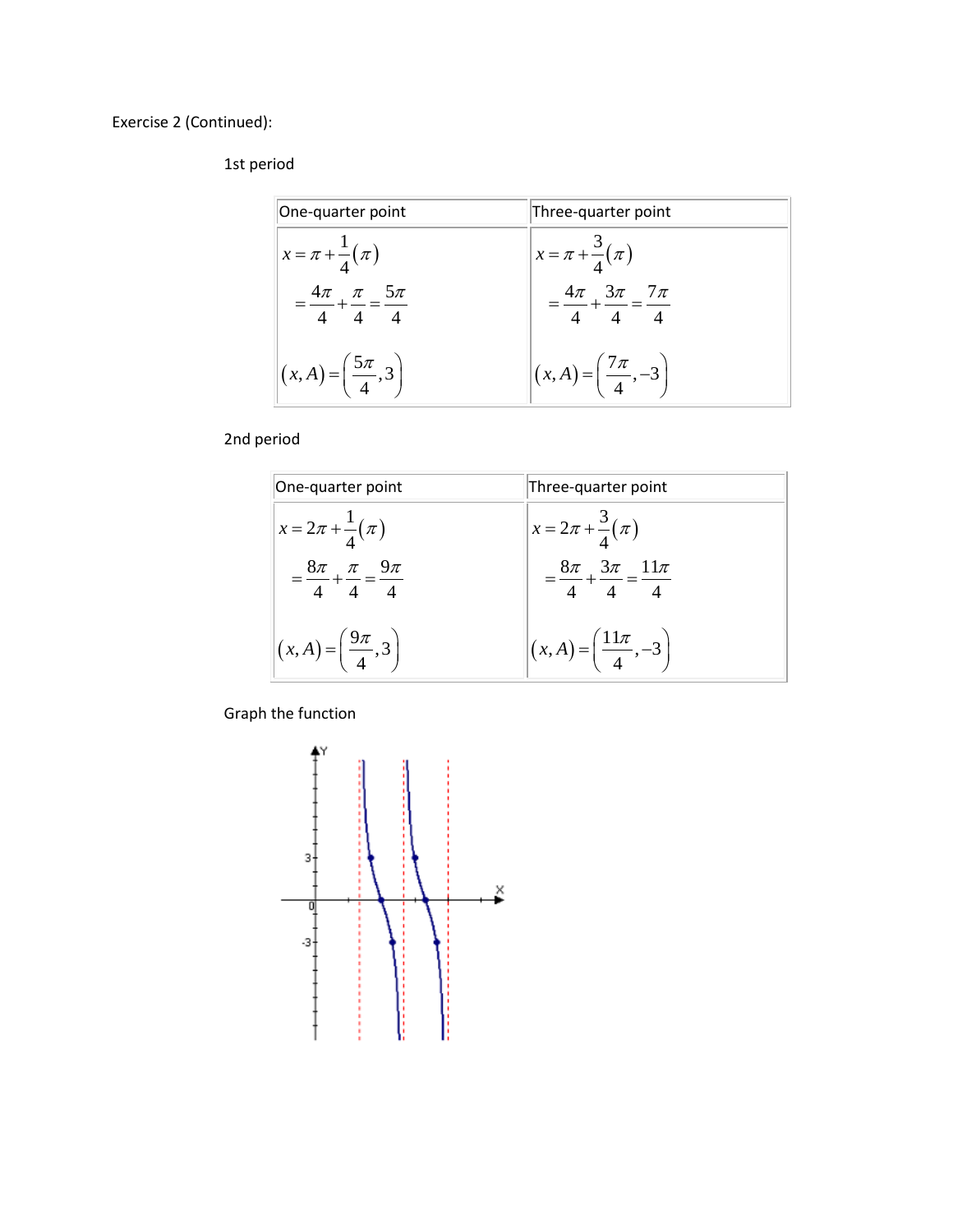Exercise 3: Graph two periods of the given secant function.

$$
y = \frac{2}{3}\sec\left(x + \frac{\pi}{4}\right)
$$

Replace the secant function with its reciprocal function

$$
y = \frac{2}{3}\cos\left(x + \frac{\pi}{4}\right) = \frac{2}{3}\cos\left(x - \left(-\frac{\pi}{4}\right)\right)
$$

Find the amplitude, period, and phase shift

| Amplitude         | Period                                                           | Phase shift                      |
|-------------------|------------------------------------------------------------------|----------------------------------|
| amplitude = $ A $ | $\mu$ period = $\frac{2\pi}{\pi}$<br>$\frac{2\pi}{ }$<br>$=2\pi$ | phase shift = $\frac{C}{R}$<br>π |

Find the x-values of the five key points

interval width = 
$$
\frac{period}{4}
$$

$$
= \frac{2\pi}{4} = \frac{\pi}{2}
$$

The first key point will start at  $x = -\frac{\pi}{4}$  and increase by  $\frac{\pi}{2}$ 

$$
x_1 = -\frac{\pi}{4} \qquad x_2 = -\frac{\pi}{4} + \frac{\pi}{2} \qquad x_3 = \frac{\pi}{4} + \frac{\pi}{2} \qquad x_4 = \frac{3\pi}{4} + \frac{\pi}{2} \qquad x_5 = \frac{5\pi}{4} + \frac{\pi}{2}
$$
\n
$$
x_1 = -\frac{\pi}{4} \qquad x_2 = \frac{\pi}{4} \qquad x_3 = \frac{3\pi}{4} \qquad x_4 = \frac{5\pi}{4}
$$
\n
$$
x_5 = \frac{7\pi}{4}
$$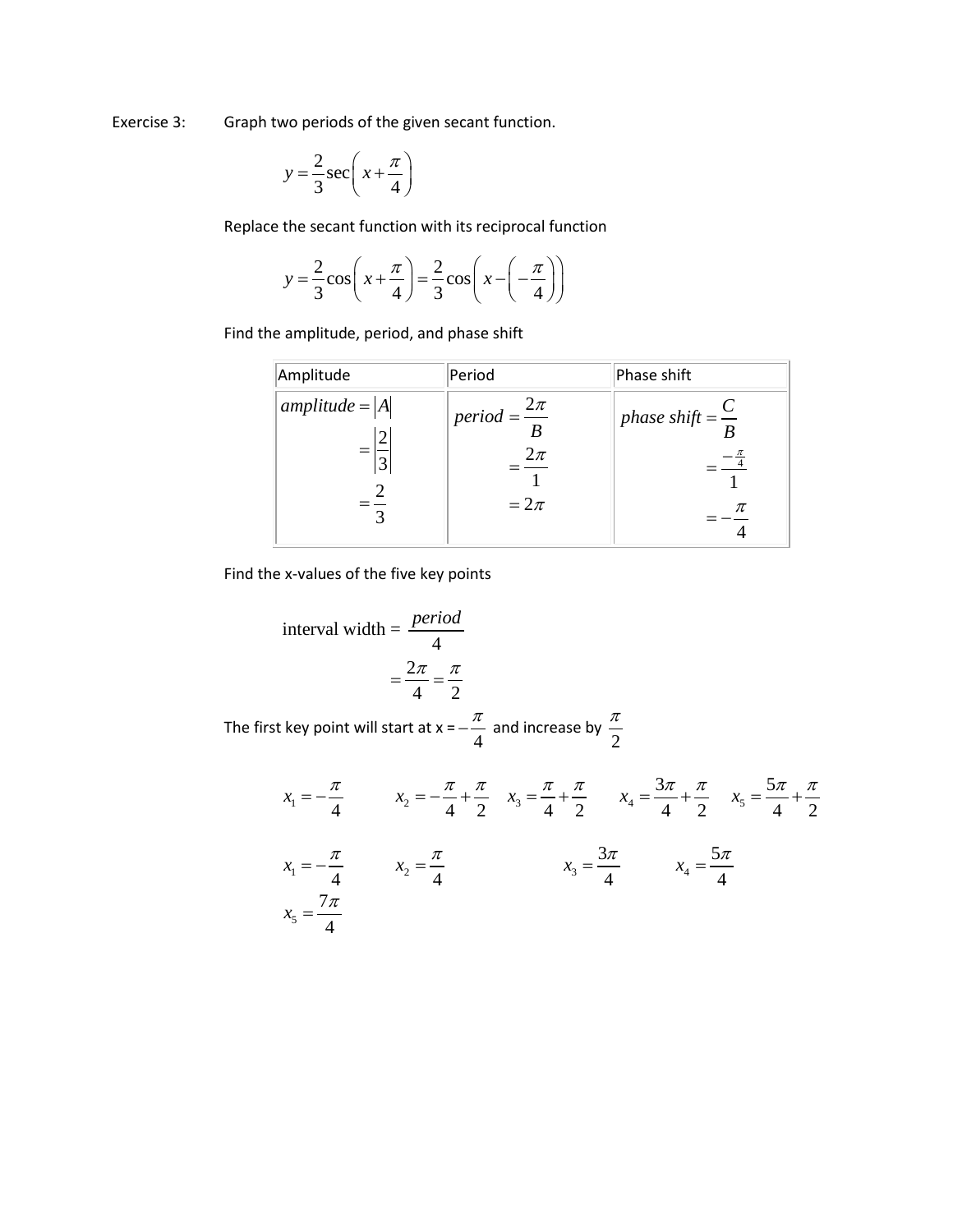## Exercise 3 (Continued):

## Find the y-values of the five key points

| x-value          | y-value                                                                                                                                                                 | key point                                   |
|------------------|-------------------------------------------------------------------------------------------------------------------------------------------------------------------------|---------------------------------------------|
| $\frac{\pi}{4}$  | $y = \frac{2}{3} \cos \left(x + \frac{\pi}{4}\right)$<br>$=\frac{2}{3}\cos\left(-\frac{\pi}{4}+\frac{\pi}{4}\right)$<br>$=\frac{2}{3}\cos(0)=\frac{2}{3}$               | $\left(-\frac{\pi}{4},\frac{2}{3}\right)$   |
| $\frac{\pi}{4}$  | $y = \frac{2}{3} \cos \left(x + \frac{\pi}{4}\right)$<br>$=\frac{2}{3}\cos\left(\frac{\pi}{4}+\frac{\pi}{4}\right)$<br>$=\frac{2}{3}\cos\left(\frac{\pi}{2}\right)=0$   | $\left(\frac{\pi}{4},0\right)$              |
| $\frac{3\pi}{4}$ | $y = \frac{2}{3} \cos \left(x + \frac{\pi}{4}\right)$<br>$=\frac{2}{3}\cos\left(\frac{3\pi}{4}+\frac{\pi}{4}\right)$<br>$=\frac{2}{3}\cos(\pi)=-\frac{2}{3}$            | $\left(\frac{3\pi}{4}, -\frac{2}{3}\right)$ |
| $rac{5\pi}{4}$   | $y = \frac{2}{3} \cos \left(x + \frac{\pi}{4}\right)$<br>$=\frac{2}{3}\cos\left(\frac{5\pi}{4}+\frac{\pi}{4}\right)$<br>$=\frac{2}{3}\cos\left(\frac{3\pi}{2}\right)=0$ | $\left(\frac{5\pi}{4},0\right)$             |
| 7л<br>4          | $y = \frac{2}{3}\cos\left(x + \frac{\pi}{4}\right)$<br>$=\frac{2}{3}\cos\left(\frac{7\pi}{4}+\frac{\pi}{4}\right)$<br>$=\frac{2}{3}\cos(2\pi)=\frac{2}{3}$              | $\left(\frac{7\pi}{4},\frac{2}{3}\right)$   |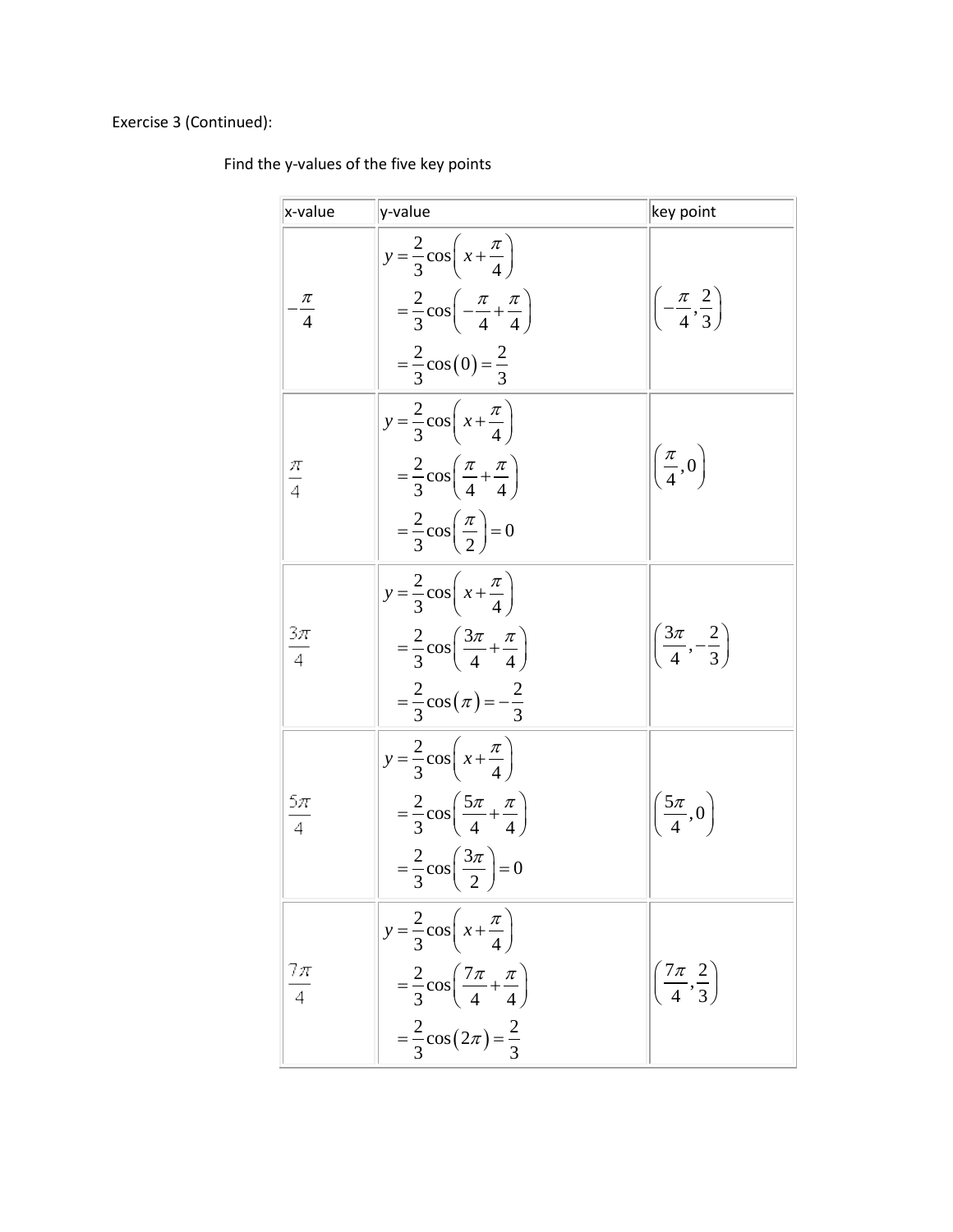Graph the reciprocal function of  $y = \frac{2}{3} \cos\left(x + \frac{\pi}{4}\right)$ 

The vertical asymptotes for the secant function will occur where the cosine function is equal to zero (crosses the x-axis)

Once the first period is graph repeat the pattern over the second period.



Graph the secant function using the graph of the cosine function as a guide

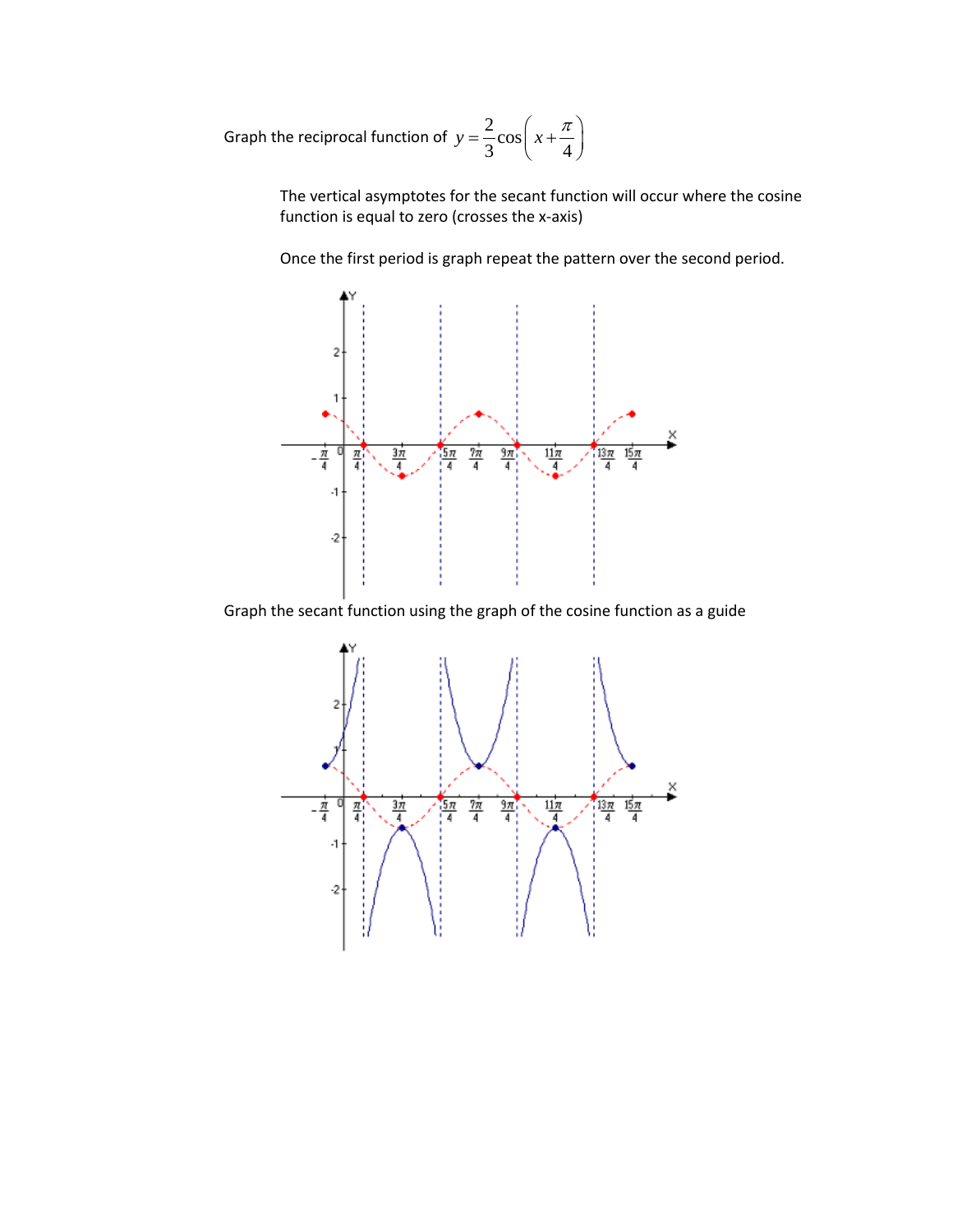Exercise 4: Graph two periods of the given cosecant function.

$$
y = -2\csc(3x - \pi)
$$

Replace the cosecant function with its reciprocal function

$$
y = -2\sin(3x - \pi)
$$

Find the amplitude, period, and phase shift

| Amplitude                  | Period                      | Phase shift                        |
|----------------------------|-----------------------------|------------------------------------|
| $amplitude =  A $<br>$= 2$ | period = $\frac{2\pi}{\pi}$ | <i>phase shift</i> = $\frac{C}{T}$ |

Find the x-values of the five key points

interval width = 
$$
\frac{\text{period}}{4}
$$

$$
= \frac{\frac{2\pi}{3}}{4} = \frac{2\pi}{3} \times \frac{1}{4} = \frac{\pi}{6}
$$

The first key point will start at  $x = \frac{\pi}{3}$  and increase by  $\frac{\pi}{6}$ 

$$
x_1 = \frac{\pi}{3}
$$
  $x_2 = \frac{\pi}{3} + \frac{\pi}{6}$   $x_3 = \frac{\pi}{2} + \frac{\pi}{6}$   $x_4 = \frac{2\pi}{3} + \frac{\pi}{6}$   $x_5 = \frac{5\pi}{6} + \frac{\pi}{6}$   
 $x_1 = \frac{\pi}{3}$   $x_2 = \frac{\pi}{2}$   $x_3 = \frac{2\pi}{3}$   $x_4 = \frac{5\pi}{6}$   $x_5 = \pi$ 

Find the y-values of the five key points

| x-value         | y-value                                                                                              | key point                       |
|-----------------|------------------------------------------------------------------------------------------------------|---------------------------------|
| $\frac{\pi}{3}$ | $y = -2\sin\left(3\left(\frac{\pi}{3}\right) - \pi\right)$<br>$=-2\sin(0)=0$                         | $\left(\frac{\pi}{3},0\right)$  |
| $\frac{\pi}{2}$ | $y = -2\sin\left(3\left(\frac{\pi}{2}\right) - \pi\right)$<br>$=-2\sin\left(\frac{\pi}{2}\right)=-2$ | $\left(\frac{\pi}{2},-2\right)$ |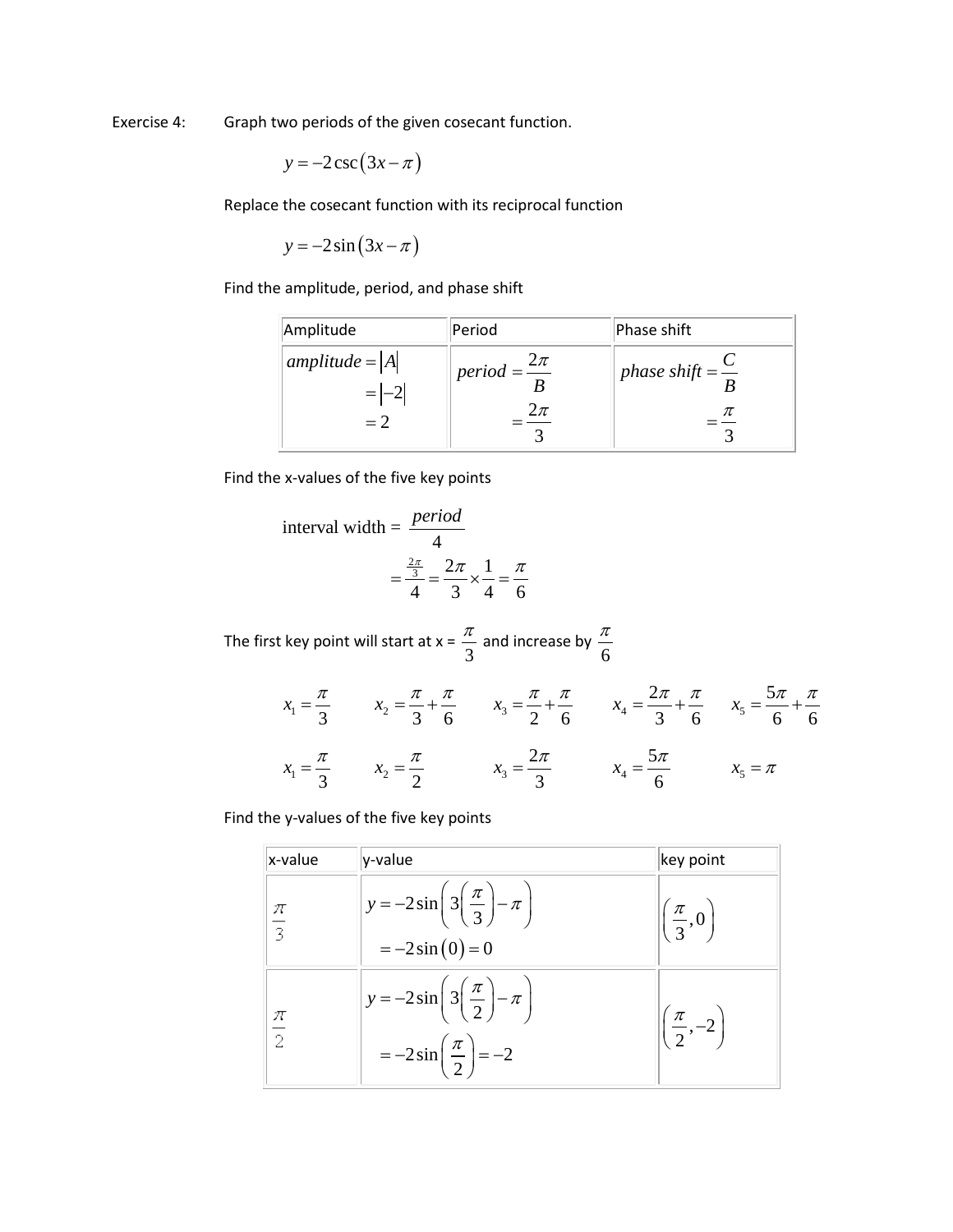Exercise 4 (Continued):

| x-value                 | y-value                                                                                               | key point                        |
|-------------------------|-------------------------------------------------------------------------------------------------------|----------------------------------|
| $2\pi$<br>$\frac{1}{3}$ | $y = -2\sin\left(3\left(\frac{2\pi}{3}\right) - \pi\right)$<br>$=-2\sin(\pi)=0$                       | $\left(\frac{2\pi}{3},0\right)$  |
| $\frac{5\pi}{6}$        | $y = -2\sin\left(3\left(\frac{5\pi}{6}\right) - \pi\right)$<br>$=-2\sin\left(\frac{3\pi}{2}\right)=2$ | $\left(\frac{5\pi}{6}, 2\right)$ |
| π                       | $y = -2\sin(3(\pi) - \pi)$<br>$=-2\sin(2\pi)=0$                                                       | $(\pi,0)$                        |

Graph the reciprocal function of  $y = -2 \sin(3x - \pi)$ 

The vertical asymptotes for the cosecant function will occur where the sine function is equal to zero (crosses the x-axis)

Once the first period is graph repeat the pattern over the second period.

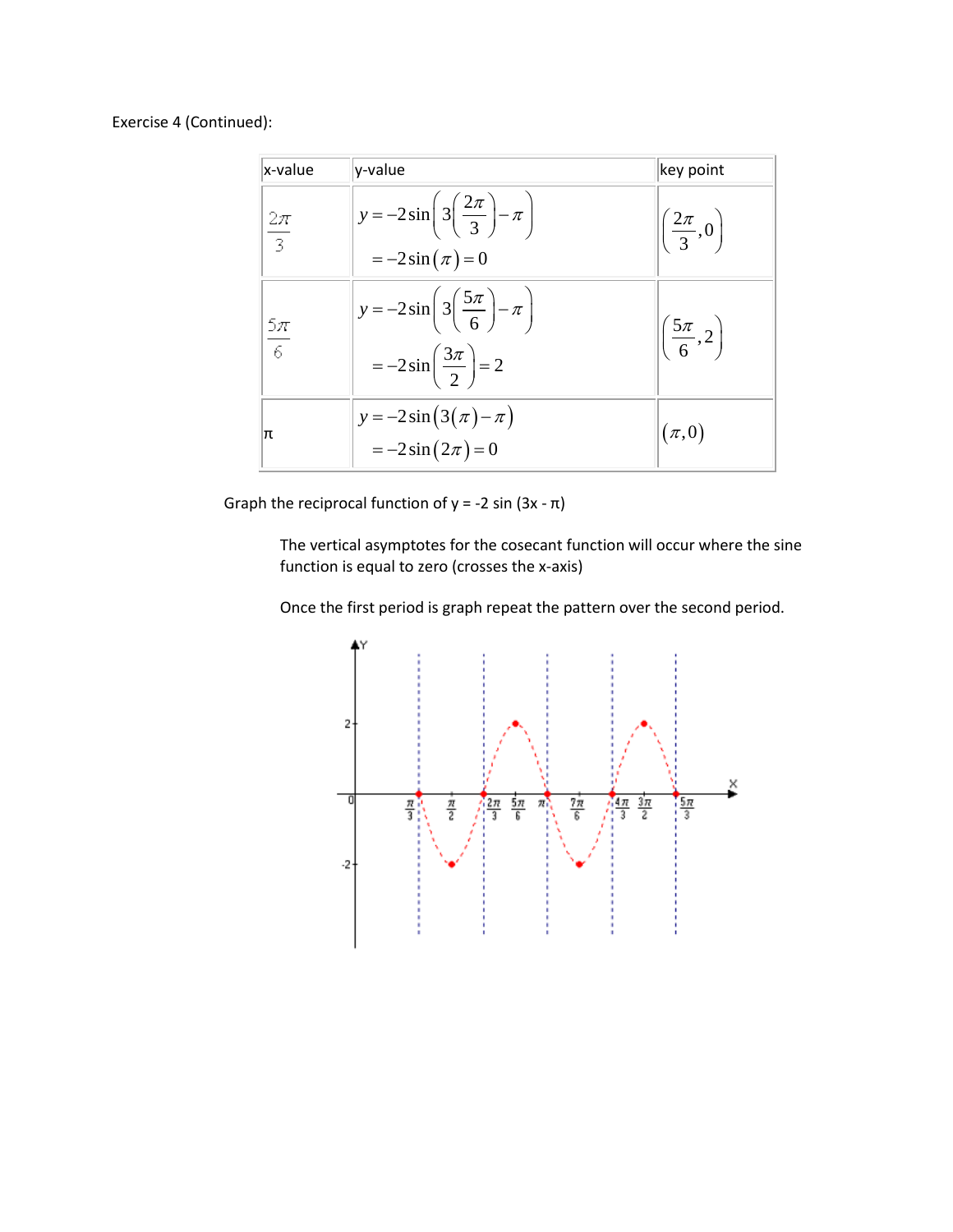Exercise 4 (Continued):



Graph the secant function using the graph of the cosine function as a guide

Exercise 5: Graph the given trigonometric function over two complete periods.

$$
y = \frac{5}{4}\sec\left(x + \frac{\pi}{2}\right) - 3
$$

Replace the secant function with its reciprocal function

$$
y = \frac{5}{4}\cos\left(x + \frac{\pi}{2}\right) - 3
$$

$$
= \frac{5}{4}\cos\left(x - \left(-\frac{\pi}{2}\right)\right) - 3
$$

Find the amplitude, period, and phase shift

| Amplitude         | Period                                                    | Phase shift                      |
|-------------------|-----------------------------------------------------------|----------------------------------|
| $amplitude =  A $ | $\mu$ period = $\frac{2\pi}{\sigma}$<br>$2\pi$<br>$=2\pi$ | phase shift = $\frac{C}{R}$<br>π |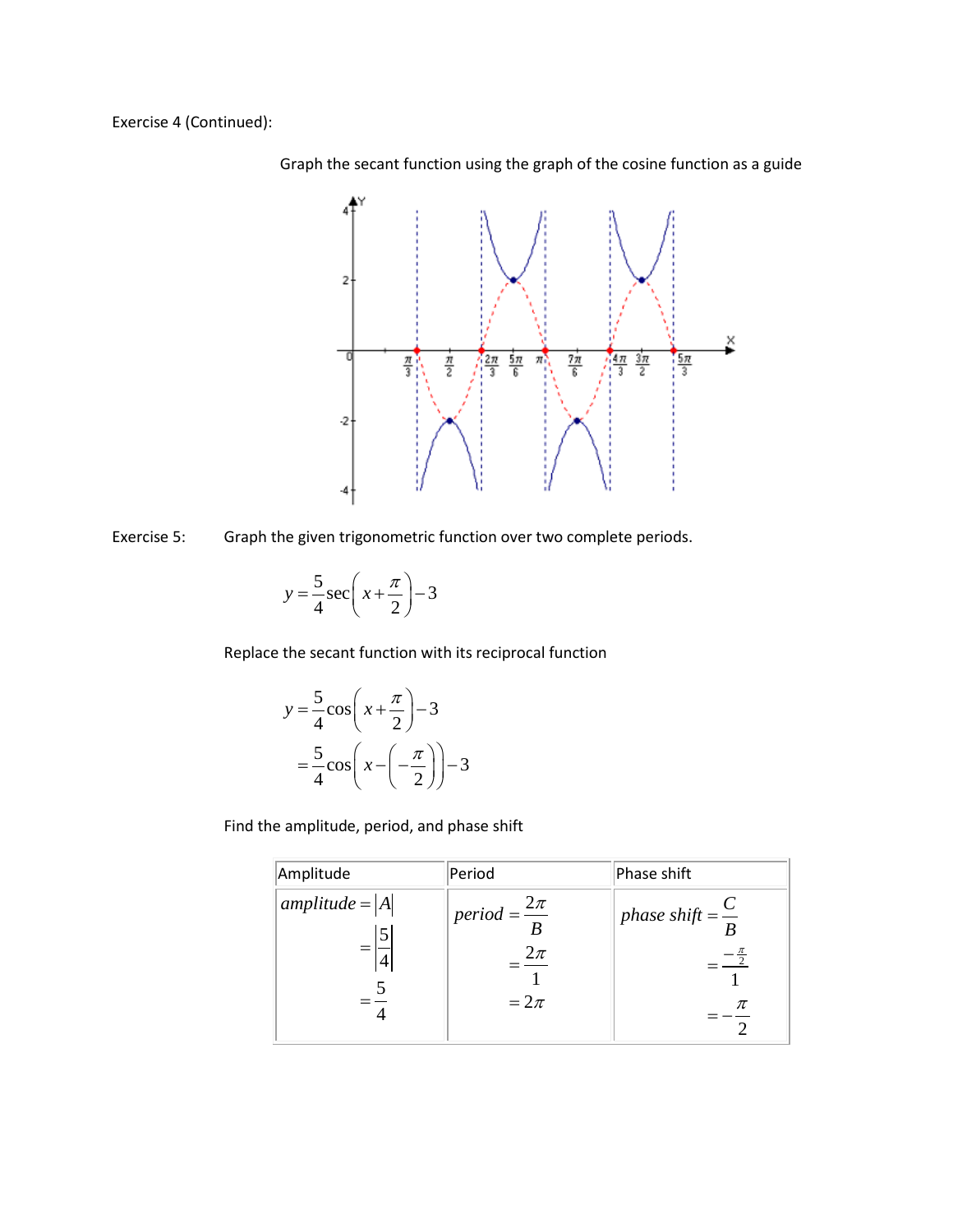Exercise 5 (Continued):

Find the x-values of the five key points

interval width = 
$$
\frac{period}{4}
$$

$$
= \frac{2\pi}{4} = \frac{\pi}{2}
$$

The first key point will start at  $x =$ 2  $-\frac{\pi}{2}$  and increase by  $\frac{\pi}{2}$ 

$$
x_1 = -\frac{\pi}{2} \quad x_2 = -\frac{\pi}{2} + \frac{\pi}{2} = 0 \quad x_3 = 0 + \frac{\pi}{2} = \frac{\pi}{2} \quad x_4 = \frac{\pi}{2} + \frac{\pi}{2} = \pi \quad x_5 = \pi + \frac{\pi}{2} = \frac{3\pi}{2}
$$

Find the y-values of the five key points

| x-value          | y-value                                                                                                                                                                                     | key point                                  |
|------------------|---------------------------------------------------------------------------------------------------------------------------------------------------------------------------------------------|--------------------------------------------|
| $-\frac{\pi}{2}$ | $y = \frac{5}{4} \cos \left( x + \frac{\pi}{2} \right) - 3$<br>$=\frac{5}{4}\cos\left(-\frac{\pi}{2}+\frac{\pi}{2}\right)-3$<br>$=\frac{5}{4}\cos(0)-3$<br>$=\frac{5}{4}-3=-\frac{7}{4}$    | $\left(-\frac{\pi}{2},-\frac{7}{4}\right)$ |
| 0                | $y = \frac{5}{4} \cos \left( x + \frac{\pi}{2} \right) - 3$<br>$=\frac{5}{4}\cos\left(\frac{\pi}{2}+\frac{\pi}{2}\right)-3$<br>$=\frac{5}{4}\cos(\pi)-3$<br>$=-3$                           | $(0, -3)$                                  |
| $\frac{\pi}{2}$  | $y = \frac{5}{4} \cos \left( x + \frac{\pi}{2} \right) - 3$<br>$=\frac{5}{4}\cos\left(\frac{\pi}{2}+\frac{\pi}{2}\right)-3$<br>$=\frac{5}{4}\cos(\pi)-3$<br>$=-\frac{5}{4}-3=-\frac{17}{4}$ | $\left(\frac{\pi}{2},-\frac{17}{4}\right)$ |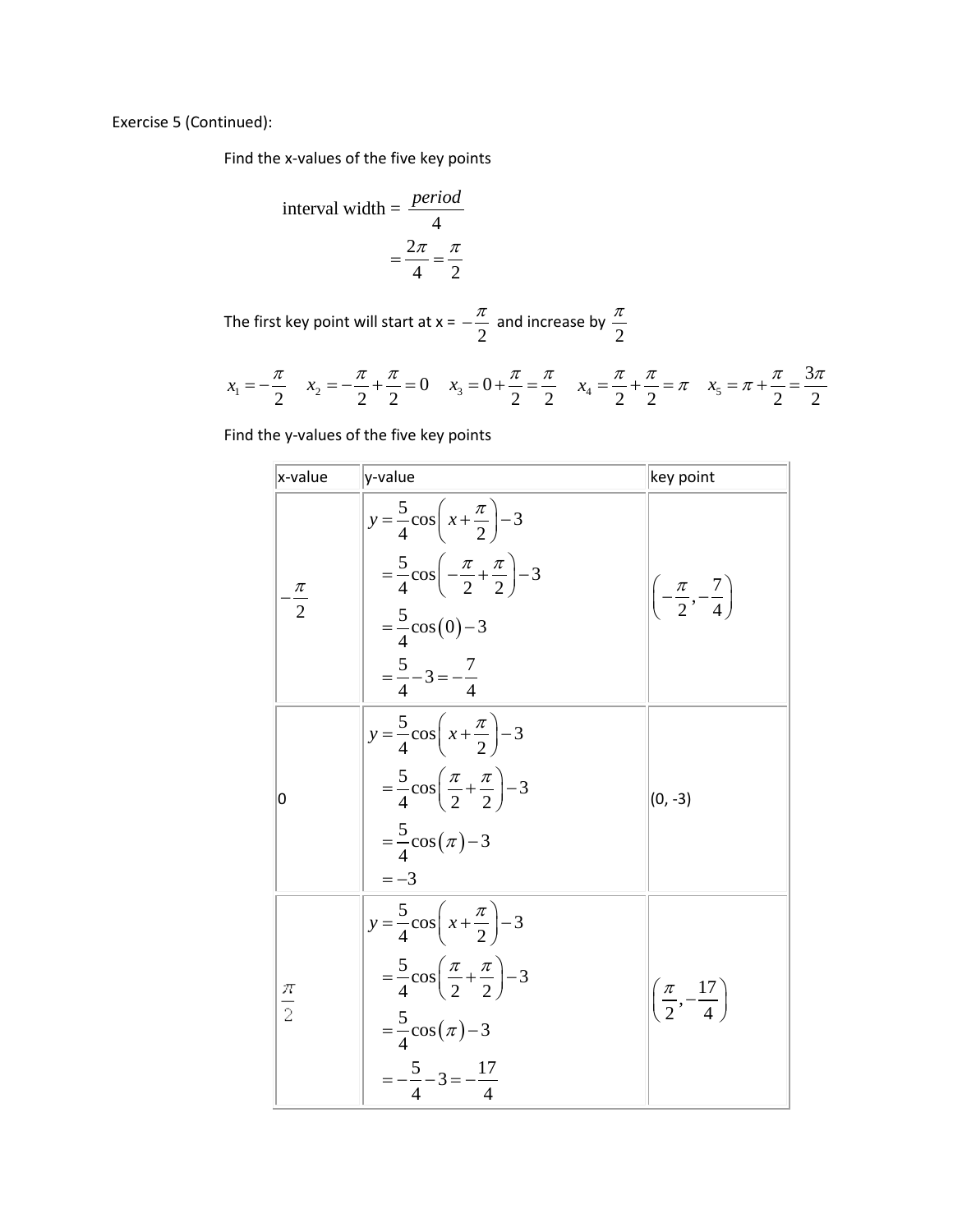## Exercise 5 (Continued):

| x-value          | y-value                                                                                                                                                                                  | key point                                  |
|------------------|------------------------------------------------------------------------------------------------------------------------------------------------------------------------------------------|--------------------------------------------|
| π                | $y = \frac{5}{4} \cos\left(x + \frac{\pi}{2}\right) - 3$<br>$=\frac{5}{4}\cos\left(\pi+\frac{\pi}{2}\right)-3$<br>$=\frac{5}{4}\cos\left(\frac{3\pi}{2}\right)-3$<br>$=-3$               | $(\pi, -3)$                                |
| $\frac{3\pi}{2}$ | $y = \frac{5}{4} \cos\left(x + \frac{\pi}{2}\right) - 3$<br>$=\frac{5}{4}\cos\left(\frac{3\pi}{2}+\frac{\pi}{2}\right)-3$<br>$=\frac{5}{4}\cos(2\pi)-3$<br>$=\frac{5}{4}-3=-\frac{7}{4}$ | $\left(\frac{3\pi}{2},-\frac{7}{4}\right)$ |

Graph the reciprocal function of 
$$
y = \frac{5}{4} \cos\left(x + \frac{\pi}{2}\right) - 3
$$